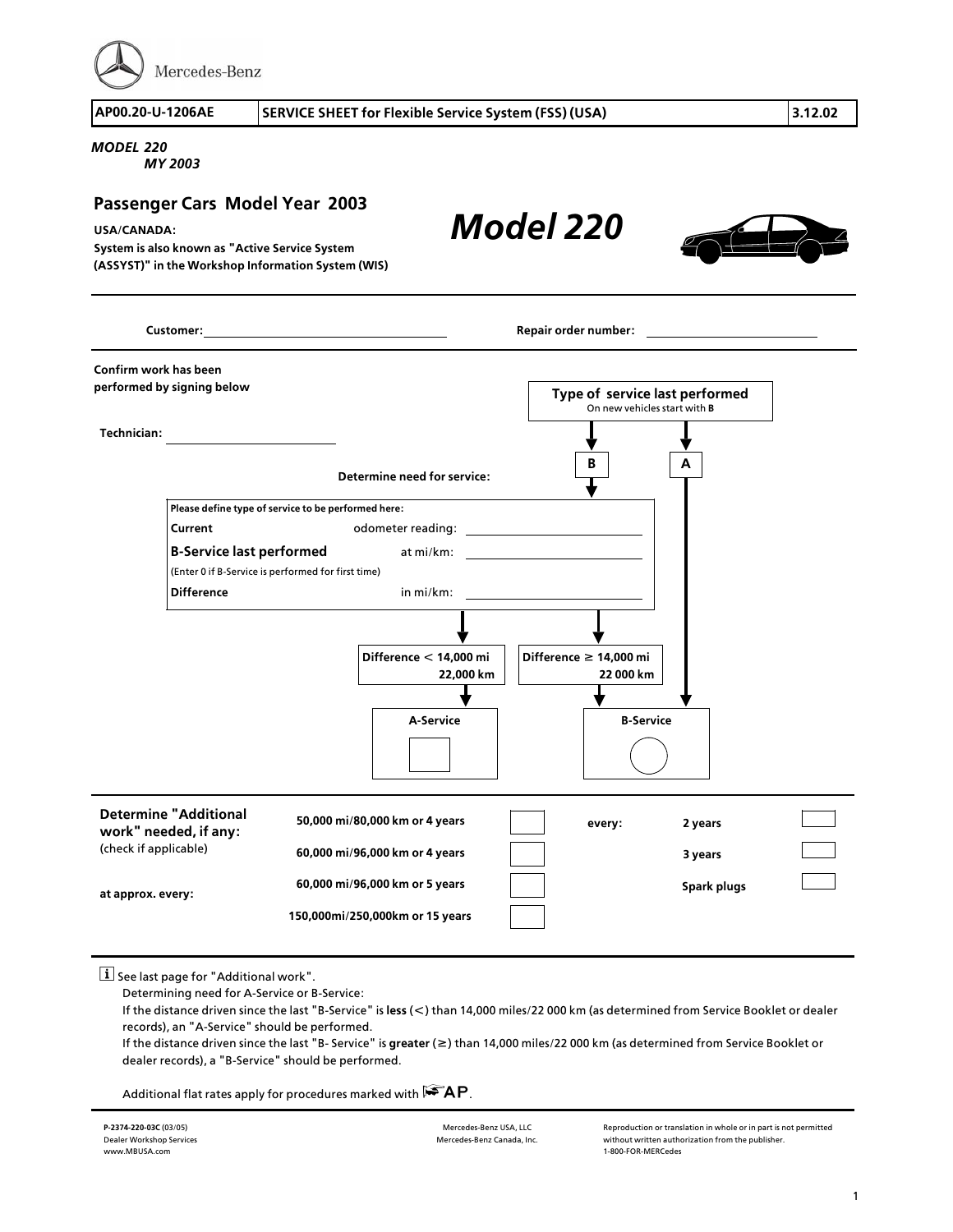| completed $\boxtimes$ |          | A-Service                                                                                                                                                                                                                                      | $\Box$ | <b>B-Service</b><br>() | Not O.K. |                  |
|-----------------------|----------|------------------------------------------------------------------------------------------------------------------------------------------------------------------------------------------------------------------------------------------------|--------|------------------------|----------|------------------|
|                       |          | Vehicle passenger compartment                                                                                                                                                                                                                  |        |                        |          |                  |
|                       |          |                                                                                                                                                                                                                                                |        |                        |          |                  |
|                       |          | <b>Function check</b>                                                                                                                                                                                                                          |        |                        |          |                  |
|                       |          | $\Box$ Warning/indicator lamps, illumination and<br>interior lighting                                                                                                                                                                          | ⊠      | ⊗                      | □        |                  |
|                       | $\Box$   | Windshield wipers, windshield washer sy-<br>stem                                                                                                                                                                                               | ⊠      | ⊗                      |          | AP82.35-P-8252BA |
|                       |          | Headlamp cleaning system                                                                                                                                                                                                                       | ⊠      | ⊗                      | L        |                  |
|                       | $\Box$   | Check seat belts for damage and proper<br>function                                                                                                                                                                                             |        | ⊗                      |          | AP91.40-P-9150M  |
|                       | $\Box$   | Reset FSS counter in instrument cluster                                                                                                                                                                                                        | ⊠      | ⊗                      |          |                  |
|                       |          | Wheels, brakes                                                                                                                                                                                                                                 |        |                        |          |                  |
|                       | ⊔        | Check front brake pads for lining thickness<br>(remove 1 frontwheel)                                                                                                                                                                           | ⊠      |                        |          | AP42.10-P-4251I  |
|                       | $\Box$   | Check brake pad thickness (front and rear)                                                                                                                                                                                                     |        | ⊗                      |          | AP42.10-P-4251I  |
|                       | $\Box$   | Check condition of brake discs front and<br>rear                                                                                                                                                                                               |        | ⊗                      |          | AP42.10-P-4251I  |
|                       | $\sqcup$ | Inspect tires for damage and condition                                                                                                                                                                                                         | ⊠      | ⊗                      |          | AP40.10-P-4051Z  |
|                       |          | Measure tread depth, enter in mm:                                                                                                                                                                                                              |        | ⊗                      | ΙI       | AP40.10-P-4051Z  |
|                       |          | LF<br><b>RF</b><br>LR.<br><b>RR</b>                                                                                                                                                                                                            |        |                        |          |                  |
|                       |          | outside                                                                                                                                                                                                                                        |        |                        |          |                  |
|                       |          | middle                                                                                                                                                                                                                                         |        |                        |          |                  |
|                       |          | inside<br><u>and the state of the state of the state of the state of the state of the state of the state of the state of the state of the state of the state of the state of the state of the state of the state of the state of the state</u> |        |                        |          |                  |
|                       | $\Box$   | Correct tire inflation pressure                                                                                                                                                                                                                | ⊠      | ⊗                      | □        |                  |
|                       |          | Vehicle under body                                                                                                                                                                                                                             |        |                        |          |                  |
|                       |          | Visual check for<br>Leakage - Major components<br>Chafe marks, line routing, components.<br>In the event of leakage, determine cau-<br>se and perform repair via separate work<br>order.                                                       |        | ⊗                      |          | AP00.20-P-0053BA |
|                       |          | Check condition of front axle ball joints<br>and rubber boots                                                                                                                                                                                  |        | ⊗                      |          | AP33.20-P-3353BA |
|                       |          | $\Box$ Check condition of steering's mechanical<br>components and rubber boots                                                                                                                                                                 |        | ⊗                      |          | AP46.00-P-4653F  |
|                       |          | $\Box$ Check tightening torque of power steering<br>damper hydraulic line fittings.<br>NOTE: Applies to chassis end number:<br>000668 to 137742<br>Review document: P-SC-2000090001                                                            | ⊠      | ⊗                      |          | AP46.20-U-4654A  |
|                       |          | <b>Engine compartment</b>                                                                                                                                                                                                                      |        |                        |          |                  |
|                       | ப        | Visually check<br>Leakage - Major components<br>Chafe marks, line routing, components.<br>In the event of leakage, determine cau-<br>se and perform repair via separate work<br>order.                                                         |        | ⊗                      |          | AP00.20-P-0053BA |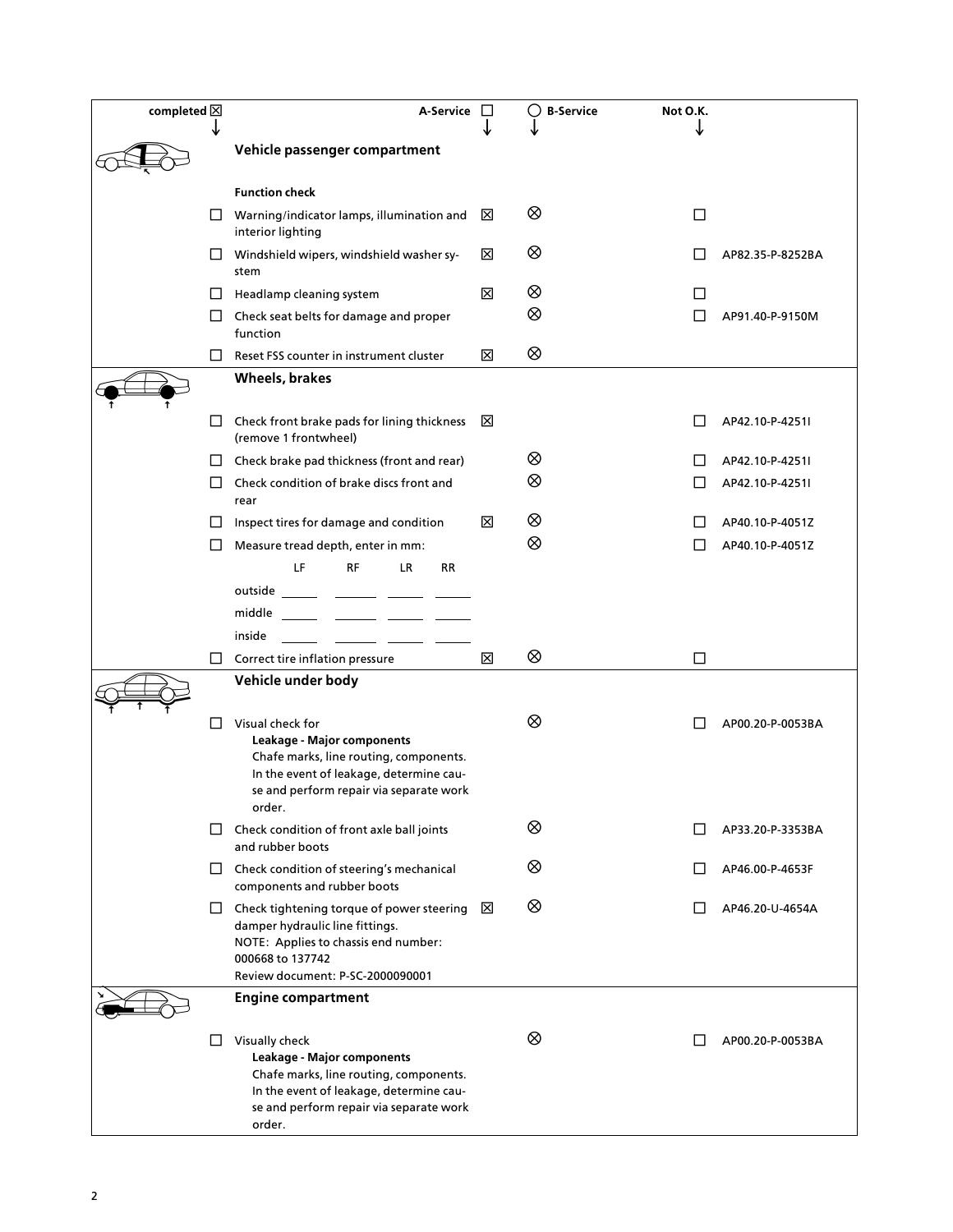| completed $\boxtimes$ | A-Service                                                                                                                                    | Ħ      | C)<br><b>B-Service</b> | Not O.K.     |                  |
|-----------------------|----------------------------------------------------------------------------------------------------------------------------------------------|--------|------------------------|--------------|------------------|
| L                     |                                                                                                                                              | Ι×Ι    | ⊗                      |              | AP18.00-P-0101AF |
|                       | Engine oil and filter change<br>Engine 113                                                                                                   |        |                        |              |                  |
|                       | <b>Engine 113.991</b>                                                                                                                        |        |                        |              | AP18.00-P-0101R  |
|                       | Engine 275                                                                                                                                   |        |                        |              | AP18.00-P-0101H  |
|                       | <b>Check and correct fluid level</b>                                                                                                         |        |                        |              |                  |
| П                     | Brake system                                                                                                                                 | ⊠      | ⊗                      |              | AP42.10-P-4210Z  |
| П                     | Power steering                                                                                                                               |        | ⊗                      | $\mathsf{L}$ | AP46.00-P-4611BB |
| П                     | <b>Active Body Control</b>                                                                                                                   |        | ⊗                      | LI           | AP32.50-P-3213I  |
| П                     | Windshield washer                                                                                                                            | ⊠      | ⊗                      | П            | AP82.35-P-8210Z  |
| $\Box$                | Check catch, safety catch and hinges on en-<br>gine hood for proper operation.<br>Replace components with even the<br>slightest malfunction. | ⊠      | ⊗                      | LI           |                  |
|                       | <b>Trunk</b>                                                                                                                                 |        |                        |              |                  |
| LI                    | Correct tire inflation pressure in spare tire                                                                                                | ×      | ⊗                      | $\mathsf{L}$ |                  |
| ப                     | If so equipped:                                                                                                                              | 区      | ⊗                      |              | AP54.10-P-5410A  |
|                       | Battery, wet cell<br>Check acid level, replenish                                                                                             |        |                        |              |                  |
|                       | $\Box$ Additionally, check battery condition using<br>"Midtronics MCR 717" Tester                                                            | ⊠      | ⊗                      | ΙI           | AP54.10-U-5453A  |
|                       | $\Box$ If so equipped:<br>Battery, AMG/VRLA, with black housing<br>Check battery condition using<br>"Midtronics MCR 717" Tester              | ⊠      | ⊗                      |              | AP54.10-U-5453A  |
|                       | <b>Additional work</b>                                                                                                                       |        |                        |              |                  |
| completed $\boxtimes$ | Perform:                                                                                                                                     | yes    |                        | Not O.K.     |                  |
|                       |                                                                                                                                              |        |                        |              |                  |
|                       | At approx. every 50,000 mi/96,000 km<br>or 4 years:                                                                                          |        |                        |              |                  |
| ll AP<br>П            | Check condition of driveshaft flex disks                                                                                                     | □      |                        |              | AP41.10-P-4152Z  |
|                       | At approx. every 60,000 mi/96,000 km<br>or 4 years:                                                                                          |        |                        |              |                  |
| <b>FAP</b><br>ப       | Replace air cleaner filter element                                                                                                           | $\Box$ |                        | $\Box$       |                  |
|                       | At approx. every 60,000 mi/96,000 km<br>or 5 years:                                                                                          |        |                        |              |                  |
| l FAP<br>LI           | Check condition of poly-V-belt                                                                                                               |        | ⊗                      |              | AP13.22-P-1351Z  |
| l FAP<br>П            | Replace fuel filter<br>Engine 113                                                                                                            | □      |                        | ΙI           | AP47.20-P-0780DC |
|                       | Engine 275                                                                                                                                   |        |                        |              |                  |
| FAP<br>□              | Replace activated charcoal filter                                                                                                            | □      |                        | П            | AP83.00-P-8382M  |
|                       | <b>Every 2 years</b>                                                                                                                         |        |                        |              |                  |
| U                     | Replace dust filter                                                                                                                          | ΙI     |                        |              | AP83.00-P-8381MA |
| l FAP<br>□            | Replace brake fluid                                                                                                                          | П      |                        | $\Box$       | AP42.00-P-4280BA |
| l FAP<br>□            | Check body for paint damage<br>by Service Advisor                                                                                            | ◘      |                        | Ш            | AP98.00-P-9850BA |
| l FAP<br>ப            | Check chassis and supporting body parts<br>for damage and corrosion<br>by Service Advisor                                                    | □      |                        |              | AP00.20-P-0090BA |